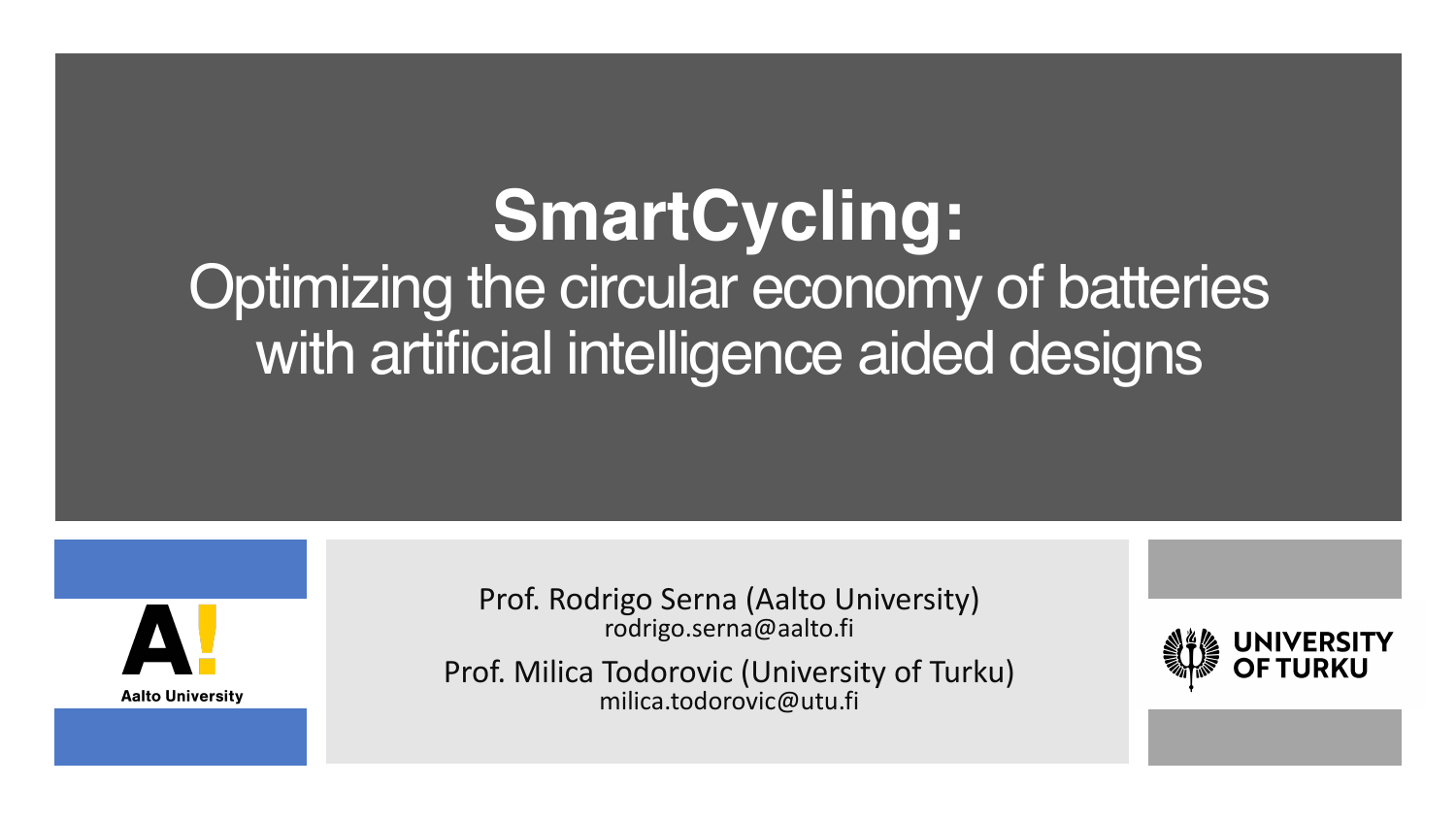## Background and Motivation

• Adequate technical solutions for the circular economy must be based on analysis that are:

Ø**Systemic, Quantifiable, Multidimensional**

• A "circular" economy model is suitable to describe a value chain, but a "circular" engineering is not enough!

Ø**A new type of engineering is required!**

- **SmartCycling** will explore parameters that reflect the value of materials:
	- Ø**"Value" as the ability of materials to provide a functional service**
	- Ø**Coupled with parameters for materials flow analysis such as statistical entropy**
- **SmartCycling** will apply AI to process data: Ø**re-design the recycling loop on a systemic level** Ø**perform multi-objective optimization wrt values**





**SmartCycling** will use battery materials as case<br>study due to their current industrial, economical study due to their current industrial, economical and societal relevance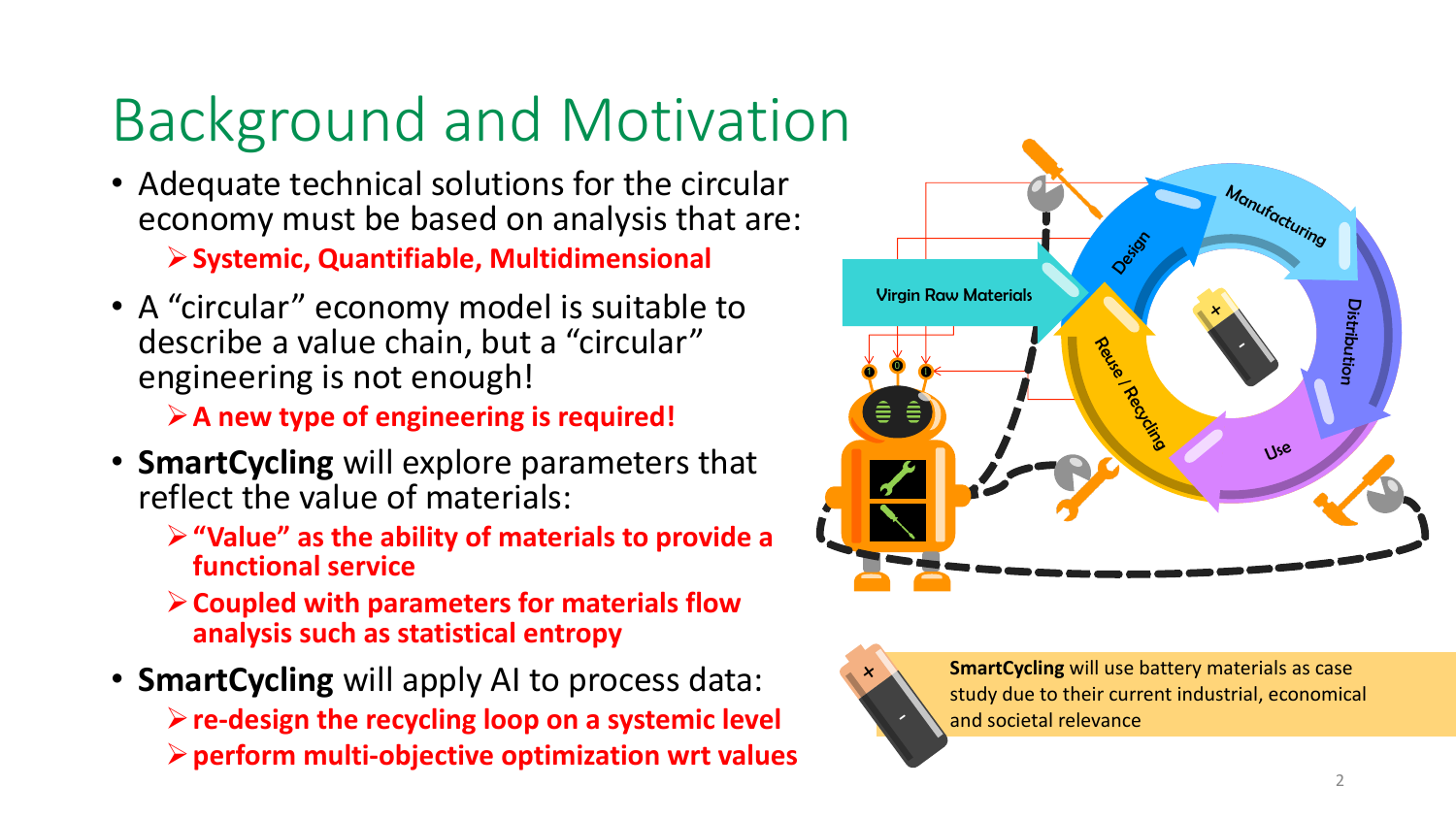## Impact

**AI optimization** for the systemic analysis of **multidimensional engineering parameters** for **circularity** is an entirely new area of research. Such an approach has not been tried before since there are no objective parameters for circular economy available to use as target functions of AI. It will allow us to **quantitatively** address the CE of critical materials.

- Scientific questions
	- In the systemic, multi-level view of material flow in the CE, can we identify the most relevant process variables at each level?
	- Can we encode these concepts into a sophisticated materials flow model that can be validated against existing practices and outcomes?
	- How can AI methods be employed to optimize the N-dimensional problem of<br>battery material flows in the CE? Is there a single solution that satisfies multiple optimization objectives?
	- Do experimental outcomes agree with the model predictions?

• Potential Outcomes

- A formal framework for modelling of battery materials recycling using  $a_1$ multidimensional and system-level analysis
- An original set of quantitative parameters that reflect the impact of transformative stages in the CE value chain
- An iterative framework for optimization of battery recycling processes, featuring AI algorithms for multi-objective optimization, experimental validation, and model feedback